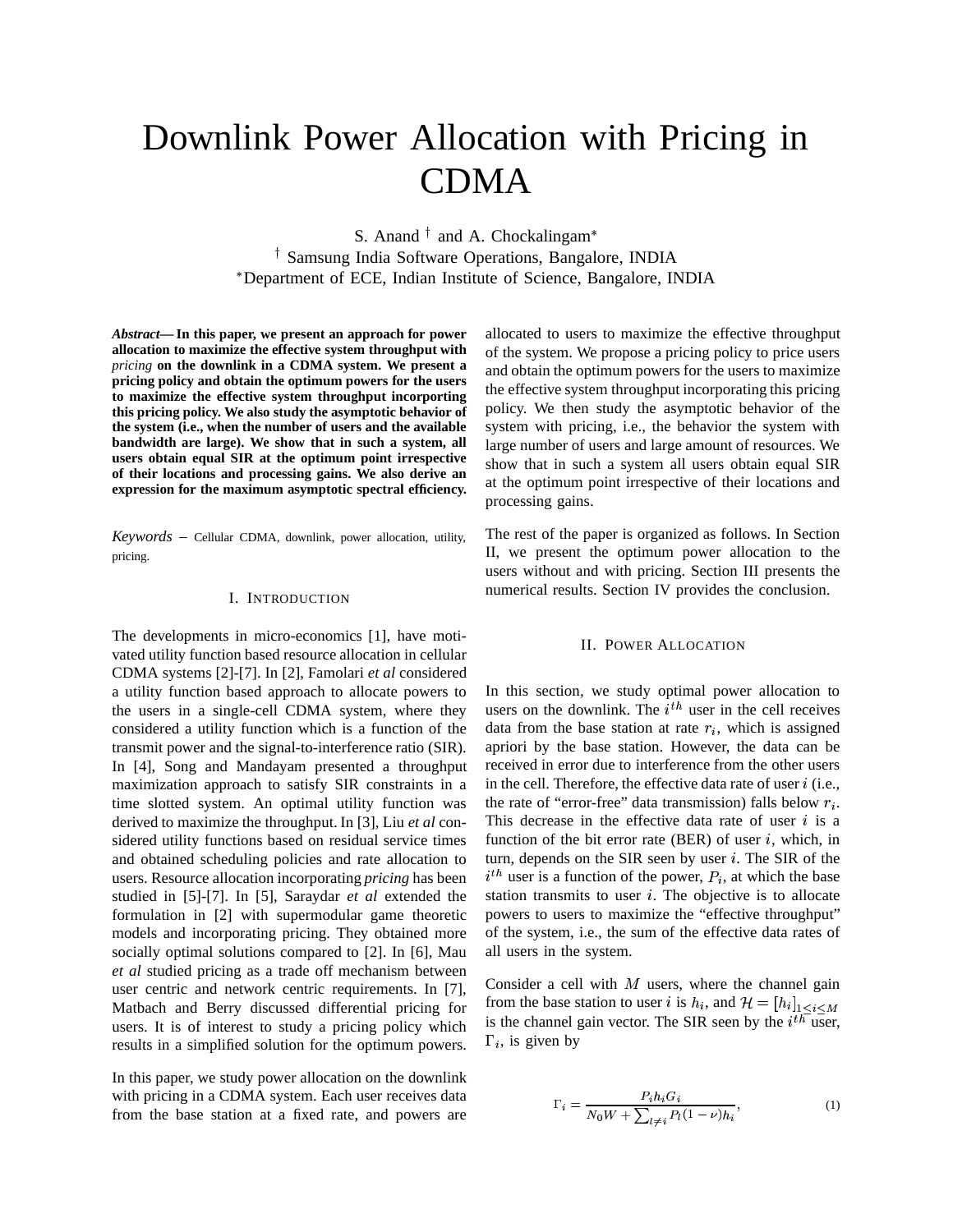where  $N_0$  is the power spectral density of additive white Gaussian noise, W is the system bandwidth,  $G_i = W/r_i$ is the processing gain of user i, and  $\nu \in [0,1]$  is the orthogonality factor. When  $\nu = 1$ , the users are said to be perfectly orthogonal to each other, i.e., users do not interfere with each other. When  $\nu = 0$ , the users cause maximum interference to each other.

## *A. Power Allocation without Pricing*

In this subsection, we present the power allocation to users without pricing. Let  $U_i$  denote the utility of user i. We define  $U_i$  as the effective throughput of user i, i.e.,

$$
U_i = r_i f(\Gamma_i),\tag{2}
$$

where  $f(\Gamma_i) \in [0,1]$  denotes the factor by which the effective rate of user i is below the actual rate  $r_i$  due to interference from the other users. The function  $f(\Gamma_i)$ , Consid for example, can be the mutual information transfer rate or the probability of error-free reception. To perform the power allocation, we consider the function  $f(\Gamma_i)$  having the following properties:

- A user i whose SIR,  $\Gamma_i$ , is zero, has a BER of 0.5, and hence an effective throughput of zero. Similarly, if  $\Gamma_i = \infty$ , then the BER of the *i*<sup>th</sup> user is zero, and hence,  $U_i = r_i$ . Therefore,  $f(\Gamma_i)$  satisfies  $f(0) = 0$  in the and  $\lim_{\Gamma_i \to \infty} f(\Gamma_i) = 1.$
- $f(\Gamma_i)$  is an increasing function of  $\Gamma_i$ , i.e.,  $f'(\Gamma_i) > \Gamma_{\text{p}}$ . This property implies that a user derives more utility when its SIR increases.
- To satisfy the law of diminishing marginal utility [1],  $\lim_{\Gamma_i \to \infty} f'(\Gamma_i) = 0$  and  $f''(\Gamma_i) < 0$ , i.e.,  $f(\Gamma_i)$  is a concave function of  $\Gamma_i$ .

The power allocation problem can be formulated as follows:

$$
\text{Maximize } \sum_{i} U_i \tag{3} \sum_{i} \sum_{i} U_i
$$

subject to

$$
0 \le P_i \le P_{max} \quad \forall i,
$$
\n<sup>(4)</sup>

and

$$
\sum_{i} P_i \le P_{tot}.\tag{5}
$$

In the absence of constraints (4) and (5), the maximum value of  $\sum_i U_i$  is  $\sum_i r_i$ , which occurs at  $\Gamma_i = \infty$   $\forall i$ . From the SIR vector,  $\underline{\Gamma} = [\Gamma_i]_{1 \leq i \leq M}$ , and defining  $S(\underline{\Gamma})$  $\mathbf{r}$ as

$$
S(\underline{\Gamma}) \stackrel{\triangle}{=} \sum_{k=1}^{M} \frac{(1-\nu)\Gamma_k}{(1-\nu)\Gamma_k + G_k},\tag{6}
$$

 $P_i$  can be obtained by algebric simplification as

$$
P_i = N_0 W \left[ \frac{\Gamma_i}{\Gamma_i (1 - \nu) + G_i} \right] \left[ \frac{1}{h_i} + \frac{T(\underline{\Gamma}, \mathcal{H})}{[1 - S(\underline{\Gamma})]} \right], \tag{7}
$$

where

$$
T(\underline{\Gamma}, \mathcal{H}) = \sum_{l=1}^{M} \frac{(1-\nu)\Gamma_l}{h_l \left[ (1-\nu)\Gamma_l + G_l \right]}.
$$
 (8)

 $i_2, \dots, i_M$  be the users arranged in the non-increasing Therefore, if  $\Gamma_i = \infty$   $\forall$  *i*, it leads to  $P_i = \infty$   $\forall$  $i$ . When constraints (4) and (5) are incorporated, the power allocation problem is solved as follows. Let  $i_1$ , order of rates, i. e.,  $r_{i_1} \geq r_{i_2} \geq \cdots \geq r_{i_M}$ . Let the powers corresponding to these users be  $P_{i_1}, P_{i_2}, \dots$ ,  $P_{i_M}$ , respectively. Then,

1) 
$$
P_{i_1} = \min(P_{max}, P_{tot})
$$
.  
2)  $P_{i_j} = \min(P_{max}, P_{tot} - \sum_{l=1}^{j-1} P_{i_l}), 2 \leq j \leq M$ .

Consider a system in which  $r_i = r \forall i$ . If  $P_{tot} \geq$  $MP_{max}$ , then at the optimum point,  $P_i = P_{max} \ \forall \ i$ , which leads to unequal SIRs for the users. This, in turn, results in largest utility for the nearest user (i.e., the user with largest value of  $h_i$ ), and smallest utility for the farthest user (i.e., the user with the least value of  $h_i$ ). In other words, this power allocation without pricing results in near-far unfairness. This near-far unfairness can be combated by incorporating pricing, which is explained in the following subsection.

## 354 *B. Power Allocation incorporating Pricing*

In this subsection, we present a framework for allocating powers to users by incorporating pricing. We present a pricing function where the price paid by user  $i, C_i$ , is defined as follows.

$$
C_i = \lambda \frac{P_i h_i}{P_i h_i + I_i},\tag{9}
$$

net utility derived by each user,  $U_i^{net}$ , is then defined as where  $\lambda$  is the pricing parameter and  $I_i = N_0 W +$  $\sum_{i \neq i} P_i(1-\nu)h_i$  is the interference seen by user i. The price,  $C_i$ , in (9) represents the ratio of the signal power of user  $i$  to the total power received by user  $i$  (i.e., the sum of the signal power and interference). This pricing policy results in users with higher SIR paying more than users with lower SIR. Hence, in a system in which all users have same  $r_i$ , the pricing policy results in a higher price for users who receive larger SIR, and hence they obtain larger utility (i.e., larger effective data rate). The

$$
U_i^{net} \stackrel{\triangle}{=} U_i - C_i. \tag{10}
$$

The power allocation problem including the pricing can then be formulated as an optimization problem to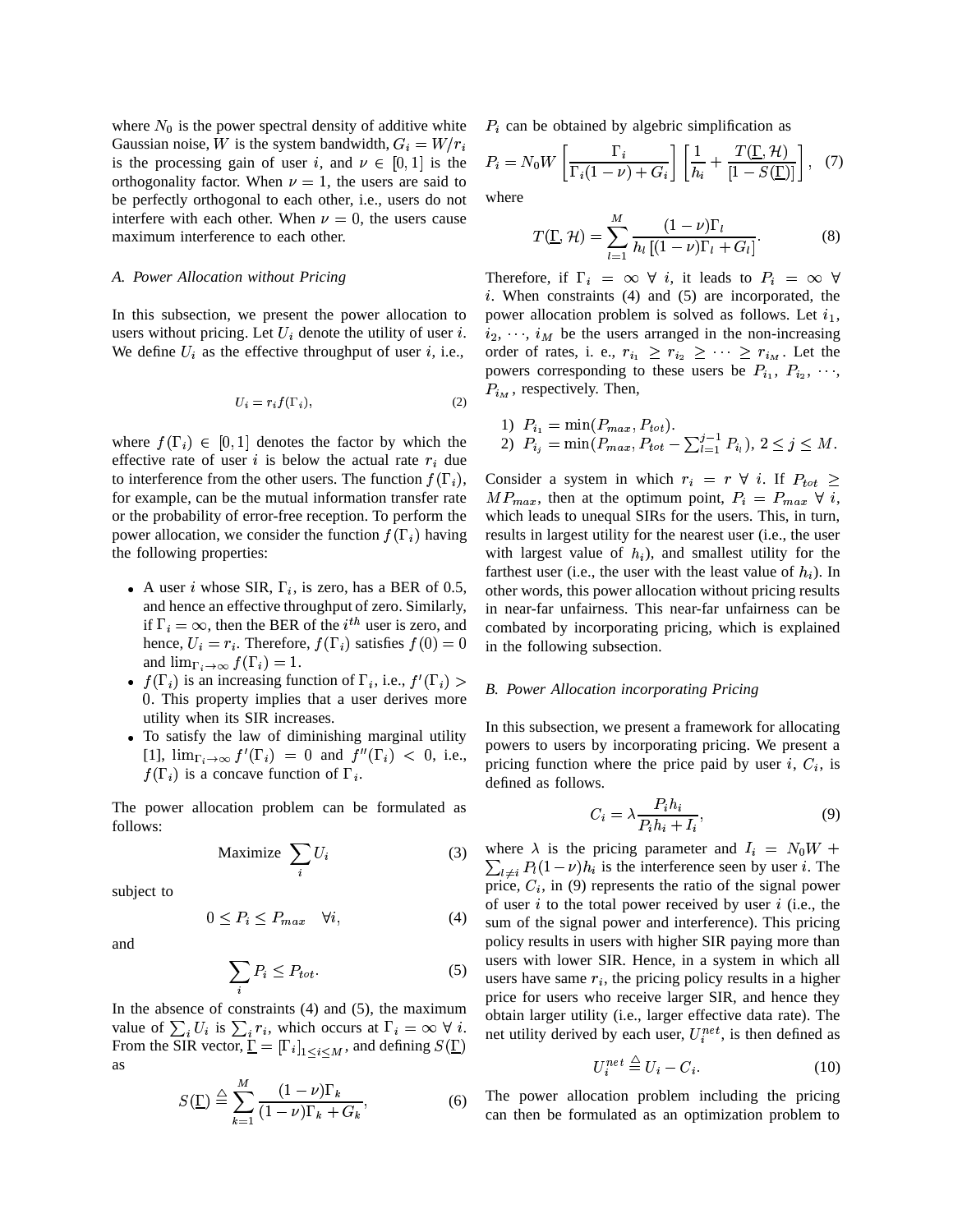maximize  $\sum_i U_i^{net}$ , subject to the constraints (4) and (5). We first maximize  $\sum_{i} U_i^{net}$  without the constraints (4) and (5), which, in effect, is to solve for  $P_i$ 's to maximize  $U_i^{net}$   $\forall$  i. The optimum power,  $\tilde{P}_i$ , to maximize  $U_i^{net}$  is obtained by solving

$$
\frac{\partial U_i^{net}}{\partial P_i} = 0 \quad \forall i. \tag{11}
$$

From (1) and (7), it is observed that there is a one-to-one mapping between the optimum power vector,  $\tilde{P}$ , and the corresponding SIR vector,  $\Sigma$ . Hence, we formulate the power allocation problem as an SIR allocation problem, and obtain the optimal values of  $\Gamma_i$  for user i which maximize  $U_i^{net}$ . From  $\underline{\Gamma}$ , the optimum power vector, **P**, can then be obtained from (7). Therefore, solving (11) is equivalent to solving for  $\Gamma$  to satisfy

$$
g(\Gamma_i) = \frac{\lambda}{W} \quad \forall i,\tag{12}
$$

where

$$
g(\Gamma_i) \stackrel{\triangle}{=} f'(\Gamma_i) \left(1 + \frac{\Gamma_i}{G_i}\right)^2. \tag{13}
$$

Let  $\Gamma_i^*$  be the value of  $\Gamma_i$  that satisfies (12). Let  $\underline{\Gamma}^* = 1$ ) Let  $r_i$  $\left[\Gamma_{i}^{*}\right]_{1 \leq i \leq M}$ . The following theorem presents a necessary and sufficient condition for the feasibility of an SIR vector,  $\underline{\Gamma}^1$ .

*Theorem 2.1:* The necessary and sufficient condition for the SIR vector,  $\underline{\Gamma} = [\Gamma_i]_{1 \leq i \leq M}$ , to be feasible is  $S(\underline{\Gamma}) <$  cated .

From (13), it is observed that

$$
g'(\Gamma_i) = \left(\frac{1}{G_i}\right) \left(1 + \frac{\Gamma_i}{G_i}\right) \left[2f'(\Gamma_i) + (\Gamma_i + G_i)f''(\Gamma_i)\right]. \tag{14}
$$

We choose  $f(\Gamma_i)$  such that, in addition to satisfying the conditions mentioned in Section II-A,

$$
2f'(\Gamma_i) + (\Gamma_i + G_i)f''(\Gamma_i) < 0 \quad \forall \Gamma_i \tag{15}
$$

so that  $g(\Gamma_i)$  is a decreasing function of  $\Gamma_i^2$ . Therefore, the maximum value of  $g(\Gamma_i)$  occurs when  $\Gamma_i = 0$ . From (13), it is observed that  $g(0) = f'(0)$ . Hence, if  $\lambda > W f'(0)$ , then (12) cannot be solved for  $\Gamma_i \geq 0$ . and  $W_i$ Therefore, when  $f(\Gamma_i)$  is chosen to satisfy (15), it fixes an upper limit on the pricing parameter,  $\lambda$  (given by  $Wf'(0)$ , to obtain a feasible solution to the power allocation problem incorporating pricing. It can be shown

[8] that if  $f(\Gamma_i)$  is chosen to be the mutual information in a binary symmetric channel (BSC) with binary phase shift keying (BPSK), then  $f(\Gamma_i)$  satisfies the properties mentioned in Section II-A and (15). When  $g(\Gamma_i)$  is a decreasing function of  $\Gamma_i$ , it is also possible to find a lower limit on the pricing parameter  $\lambda$  to solve the power allocation problem with pricing. This is explained in the following theorem.

*Theorem* 2.2: There exists a  $\lambda^*$  such that, for any  $\lambda \in$  $(\lambda^*, Wf'(0))$ , it is possible to find a feasible SIR vector,  $\Gamma^*$ , to solve the power control problem incorporating pricing.

Let  $\tilde{\mathbf{P}} = \begin{bmatrix} \tilde{P}_1 & \tilde{P}_2 & \tilde{P}_3 & \cdots & \tilde{P}_M \end{bmatrix}$  be the power vector which forms the solution of the power allocation problem incorporating pricing without constraints (4) and (5). The solution to the power allocation problem incorporating pricing including constraints (4) and (5),  $\mathbf{P}^* = \begin{bmatrix} P_1^* & P_2^* & P_3^* & \cdots & P_M^* \end{bmatrix}$ , is then obtained as follows.

1) Let 
$$
r_{i_1} \ge r_{i_2} \ge \cdots \ge r_{i_M}
$$
.  
\n2)  $P_{i_1}^* = \min(\tilde{P}_{i_1}, P_{max}, P_{tot})$ .  
\n3)  $P_{i_j}^* = \min(\tilde{P}_{i_j}, P_{max}, P_{tot} - \sum_{l=1}^{j-1} P_{i_l}^*)$ ,  $2 \le j \le M$ .

 $0 \leq$  cated to different users and the effective data rates of We present the numerical results (i.e., the powers allodifferent users) for the system without and with pricing in Section III.

# *C. Asymptotic Behavior*

From the formulation in the previous subsection, it is observed that the optimum SIR allocation leads to solving (12) M times for M users. In this subsection, we present the SIR allocation with pricing in a system with large number of users and large amount of resources, (i.e., large values of W and  $P_{tot}$ ).

*Theorem 2.3:* Let  $\lambda \in (\lambda^*, Wf'(0))$ , where  $\lambda^*$  is obtained from Theorem 2.2. If  $r_{min} \leq r_i \leq r_{max} \ \forall \ i$ , and  $M/W = \rho$ , then, for large values of M and W, all the users obtain equal SIR at the optimum point of the power allocation problem with pricing. The SIR,  $\beta$ , is given by

$$
\beta = \frac{\left[1 - v(\lambda)\right]W}{\left(1 - \nu\right)\sum_{i} r_{i}},\tag{16}
$$

where  $v(\lambda)$  is an increasing function of  $\lambda$  such that  $v(\lambda^*) = 0$  and  $v(Wf'(0)) = 1$ .

From Theorem 2.3, it is oberved that in a system with large number of users and large bandwidth, all users

<sup>&</sup>lt;sup>1</sup>We omit the proofs of theorems due to lack of space. The detailed proofs are available in [8].

<sup>&</sup>lt;sup>2</sup>Although it appears that  $(15)$  is restrictive, it is usually satisified if  $f(\Gamma)$  is chosen to be the probability of correct reception in differential phase shift keying (DPSK) over additive whit Gaussian noise (AWGN) channels or mutual information in a binary symmetric channel (BSC) with binary phase shift keying (BPSK).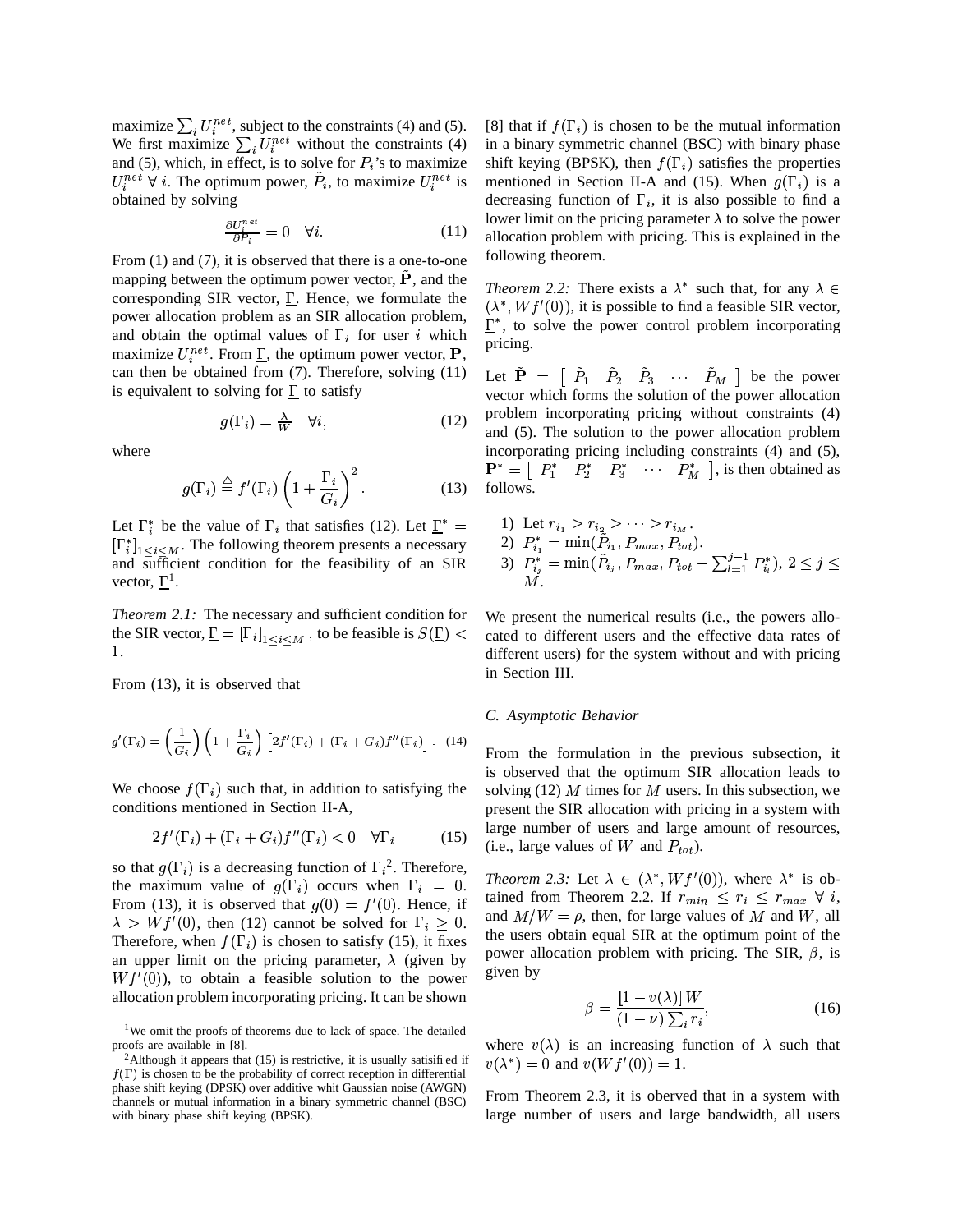obtain equal SIR,  $\beta$ , at the optimum point, where  $\beta$  is given by (16).

The spectral efficiency,  $\eta$ , is defined as the effective throughput per unit bandwidth, i.e.,  $\eta$  $\frac{1}{W} \sum_{i=1}^{M} r_i f(\Gamma_i)$ . The asymptotic spectral efficiency,  $\hat{\eta}$  diff is defined as  $\hat{\eta} \equiv \lim_{\substack{M \to \infty \\ M \to \infty}} \eta$ . From the value of  $\beta$  in  $\frac{1}{N}$  in (16), the asymptotic spectral efficiency is obtained from the following theorem.

*Theorem 2.4:* If  $\beta \equiv \sup_{\lambda} \beta$ , and

$$
\hat{\eta} \stackrel{\triangle}{=} \sup_{\hat{\beta}} \frac{f(\hat{\beta})}{(1-\nu)\hat{\beta}},\tag{17}
$$

then the maximum asymptotic spectral efficiency,  $\eta^*$ , is 2.5 given by

$$
\eta^* = \min(\hat{\eta}, \rho r_{max}). \tag{18}
$$

## III. RESULTS AND DISCUSSION

In this section, we present the numerical results for the power allocation on the downlink without and with pricing. The following values are used in the numerical computations. The cell has 10 users, i.e.,  $M = 10$ . The system bandwidth,  $W = 5$  MHz,  $P_{max} = 2$  Watts,  $W_{max} = 1$  $P_{tot} = 25$  Watts, and  $N_0 = 10^{-8}$  W/Hz. We consider channel gain vector,  $\mathcal{H} =$ 

the contract of the contract of the contract of the contract of the contract of the contract of the contract of  $1, 1$ which represents a scenario with both near users and far users to the base station, and  $r_i = 20$  Kbps  $\forall i$ , We take  $f(\Gamma_i)$  to be the mutual information in a binary symmetric channel (BSC) with binary phase shift keying (BPSK). It can be shown that  $f(\Gamma)$  satisfies the properties mentioned in Section II-A and (15). We consider  $\lambda = W f'(0)/10$ .

Table I presents the power allocation to users to maximize  $\sum_i U_i$  without pricing. It is observed that  $P_{max}$  = 2 Watts  $\forall$  *i*, and the SIR,  $\Gamma_i$ , is larger for the nearest user (i.e., the user with the largest  $h_i$ ) and least for the farthest user (i.e., the user with least  $h_i$ ). Therefore, the nearest user obtains a larger utility (i.e., larger effective data rate) than the farthest user. Let  $\tau_i \equiv U_i/r_i$  be the fraction of data successfully received by user *i*. It is observed that  $\tau_i = 1$  for the nearest user (due to larger value of SIR), and  $\tau_i = 0.71$  for the farthest user (due to lower value of SIR).

The power allocation to users incorporating the pricing function given by (9), is presented in Table II. It is observed that the SIRs of all the users are equal at the optimum point. This is because, at the optimum point, Eqn. (12) is satisfied for all the users. From (12) and (13), it is observed that if  $G_i = G_l$ , then  $\Gamma_i = \Gamma_l$  at <sup>3</sup>Thi

the optimum point. Therefore, all users obtain the same SIR, and hence the same utility. Therefore,  $\tau_i$  is also same ( $\tau_i = 0.94$ ) for all the users.

We also study the power allocation in a system with different processing gain for each user. Tables III and IV present the power allocation to users in this system without and with pricing, respectively. The values of the rate,  $r_i$ , and the processing gain,  $G_i$ , are also provided in Table IV. From Table IV, it is observed that the SIRs of users are unequal, and that the user with higher rate obtains larger SIR. This is because, from (12) and (13), it is observed that if  $G_i > G_l$ , then at the optimum point,  $\Gamma_i < \Gamma_i^3$ . However, the variation in the SIR is small, i.e., the SIR for different users varies between 2.61 and 2.51. According to Theorem 2.3 in Section II-C, all users obtain equal SIR asymptotically. However,from Table IV, it is observed that for 10 users, the variation in the allocated SIR for users is very small (between 2.61 and 2.51) when the proposed pricing policy is incorporated. This also results in about the same value of  $\tau_i$  for all the users. From Table IV it is also observed that the nearest user (i.e., the users with largest value of  $h_i$ ) may require more power than the farther users (i.e., users with lower values of  $h_i$ ). This is because, the SIR and rate is larger for the nearest user and hence, from (7), the power may be larger. However, from (7), it is also observed that the powers need not be monotonic, i.e.,  $G_i > G_l$ need not result in  $P_i \leq P_l$ . The spectral efficiency for the system with 10 users with unequal processing gains discussed above, is observed to be 0.099. From Theorem 2.4, the asymptotic spectral efficiency is found to be 0.1. However, in this case,  $\hat{\eta} > \rho r_{max}$ .

 $P_i =$  by applying Theorem 2.4 was found to be 1.25, i.e., it We also studied the power allocation in a system with  $M = 32$  users and  $W = 1.25$  MHz [8], in which  $\hat{\eta}$  <  $\rho r_{max}$ . In such a system, the spectral efficiency was found to be 1.20 and the asymptotic spectral efficiency was observed that the system with 32 users with 1.25 MHz bandwidth showed values of spectral efficiency,  $\eta$ , close to the asymptotic spectral efficiency,  $\hat{\eta}$  (e.g.,  $\eta = 1.20$  and  $\hat{\eta} = 1.25$ ). Results similar to those obtained using the  $f(\Gamma_i)$  for BSC with BPSK have been observed when  $f(\Gamma_i)$  is chosen to be the probability of error-free reception in a system with differential phase shift keying (DPSK).

#### IV. CONCLUSION

We studied power allocation on the downlink in CDMA systems, without and with pricing. We allocated powers

<sup>&</sup>lt;sup>3</sup>This also uses the property of  $f(\Gamma_i)$  as given by (15).